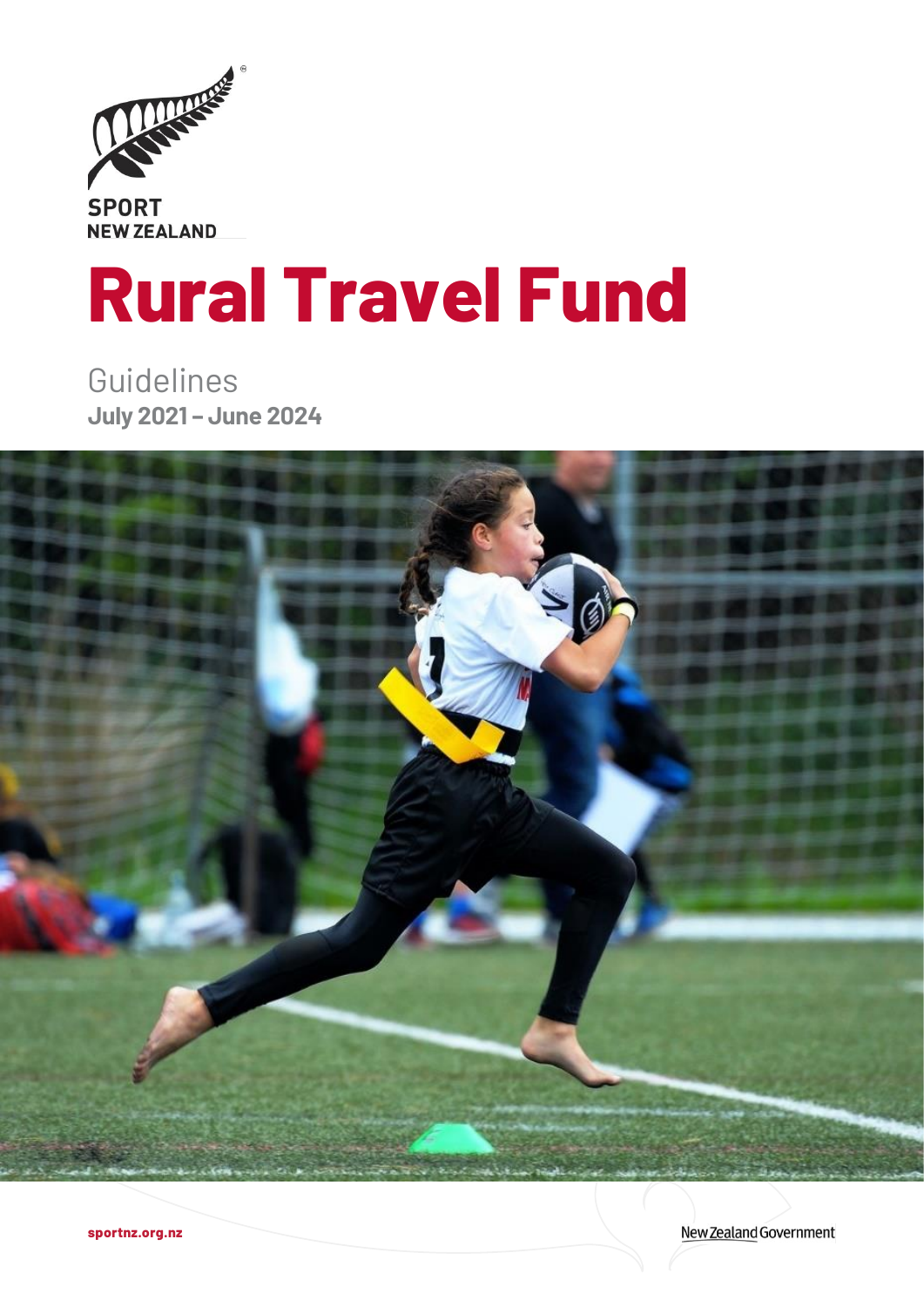## **Contents**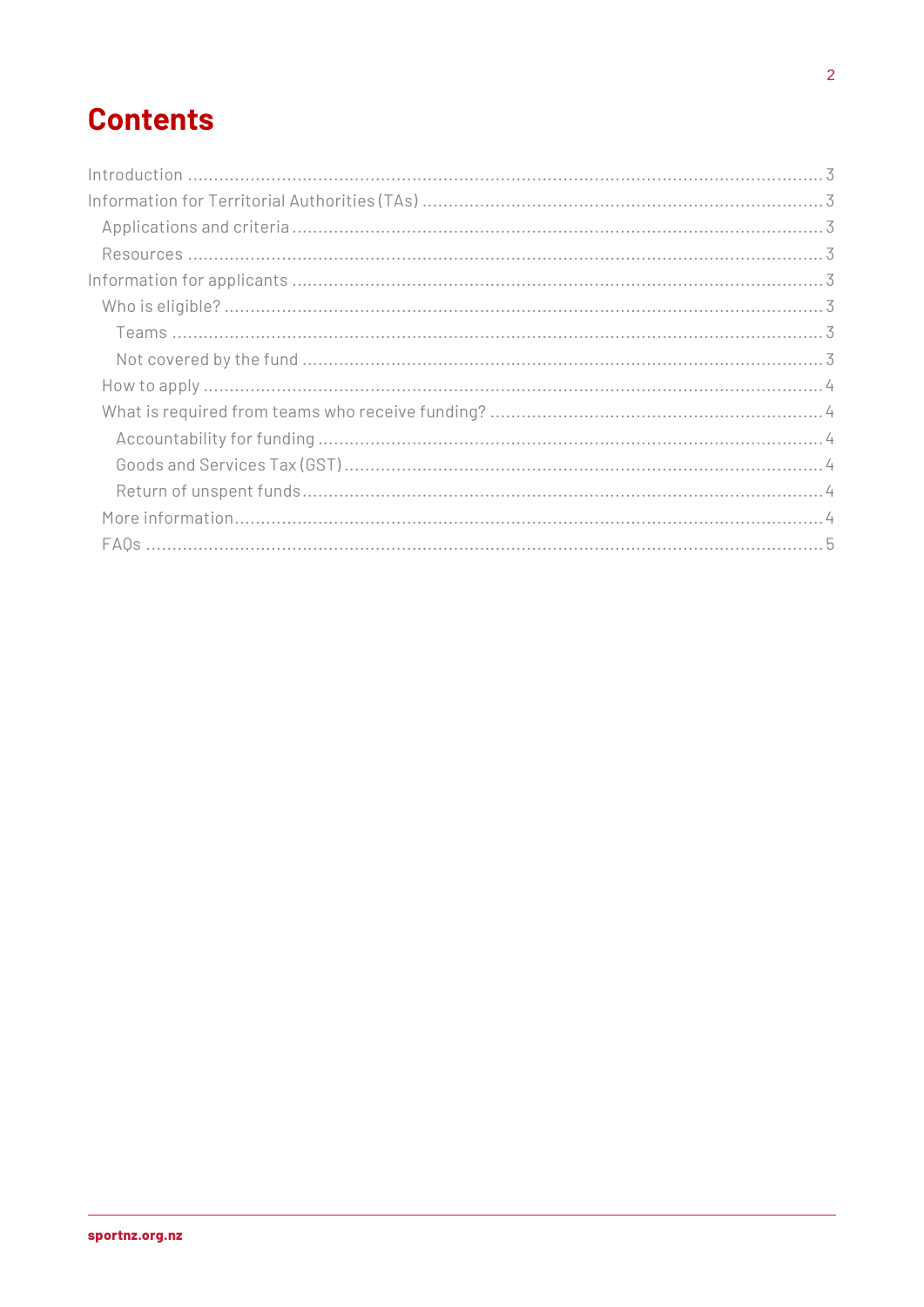## <span id="page-2-0"></span>**Introduction**

The Sport NZ Rural Travel Fund (RTF) was established in 2003 to provide assistance with travel costs for junior and youth sport teams in rural areas of New Zealand. This supports Sport NZ's strategic vision to contribute to the wellbeing of everybody in Aotearoa through an enriching and inspiring Play, Active Recreation and Sport system.

The RTF is administered on behalf of Sport New Zealand by 35 eligible Territorial Authorities across Aotearoa to remove the barrier of travel cost and increase participation for tamariki (children aged 5-11) and rangatahi (young people aged 12-18) in rural areas.

## <span id="page-2-1"></span>**Information for Territorial Authorities (TAs)**

## <span id="page-2-2"></span>**Applications and criteria**

The criteria for the RTF is outlined below in the Information for Applicants section.

When considering applications, relevant TAs should consider how they can put an emphasis on providing sport experiences for:

- Girls and young women aged 5-18; and/or
- Disabled tamariki (5-11) and rangatahi (12-18)

#### <span id="page-2-3"></span>**Resources**

• [FAQs](#page-3-7)

## <span id="page-2-4"></span>**Information for applicants**

## <span id="page-2-5"></span>**Who is eligible?**

The following criteria apply when the TAs consider applications for funding (along with any other criteria that the Authority considers appropriate):

## <span id="page-2-6"></span>**Teams**

Applications to the RTF are available to rural sport club teams and rural school club teams within the listed TA regions below that consist of members aged between 5 and 18 years.

## **Travel**

The types of **eligible travel** covered by the RTF include:

• Rural school club teams or rural sports club teams participating in regular local competition outside of school time

## <span id="page-2-7"></span>**Not covered by the fund**

The following are **not** eligible for the RTF:

• Rural school or club teams located outside of the named TAs outlined below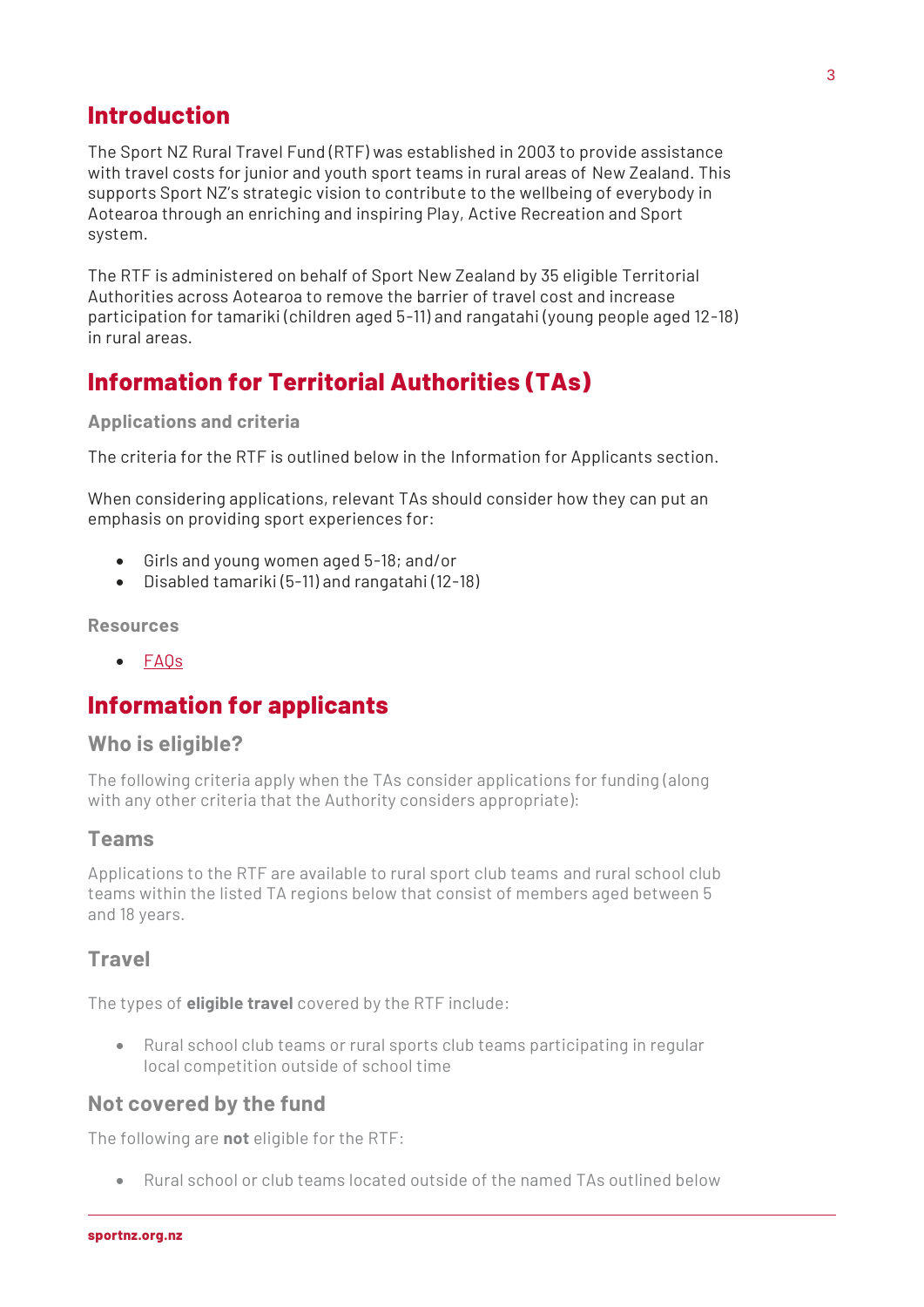- Individual players, coaches or officials
- Teams not participating in regular, organised, local competition
- Rural school club teams competing in inter-school or intra-school competition during school time
- Teams travelling to regional or national sport competitions

## <span id="page-3-0"></span>**How to apply**

Applications for the RTF are considered and awarded by the TAs in each region. Eligible teams should visit their respective TA website and apply using the application form.

## <span id="page-3-1"></span>**What is required from teams who receive funding?**

## <span id="page-3-2"></span>**Accountability for funding**

Funding can only be used for travel costs that arise from the team or group participating in a local competition, and as agreed with the relevant TA.

You must return an accountability form to the TA administering your funding that shows how the funding was spent, including providing proof of purchases made and any receipts.

## <span id="page-3-3"></span>**Goods and Services Tax (GST)**

GST registered organisations:

If you are a GST registered organisation, the TA administering your funding will pay your funding plus GST. You must then account for the GST to the Inland Revenue Department (IRD).

Non-registered GST organisations:

If you are not GST registered, the TA administering your funding will not add GST to your funding.

## <span id="page-3-4"></span>**Return of unspent funds**

Any funds not spent as of 30 June of the relevant financial year must be returned to the TA administering the funding.

## <span id="page-3-5"></span>**More information**

If you have any questions regarding the Rural Travel Fund, there are FAQs included below. Sport New Zealand also has this information included on its website at Rural [Travel Fund | Sport New Zealand -](https://sportnz.org.nz/resources/rural-travel-fund/) Ihi Aotearoa (sportnz.org.nz).

<span id="page-3-7"></span><span id="page-3-6"></span>If you would like to speak to someone in person, please contact Fiona Ramsay at Sport New Zealand on 021 535 714 or email [fiona.ramsay@sportnz.org.nz](mailto:fiona.ramsay@sportnz.org.nz)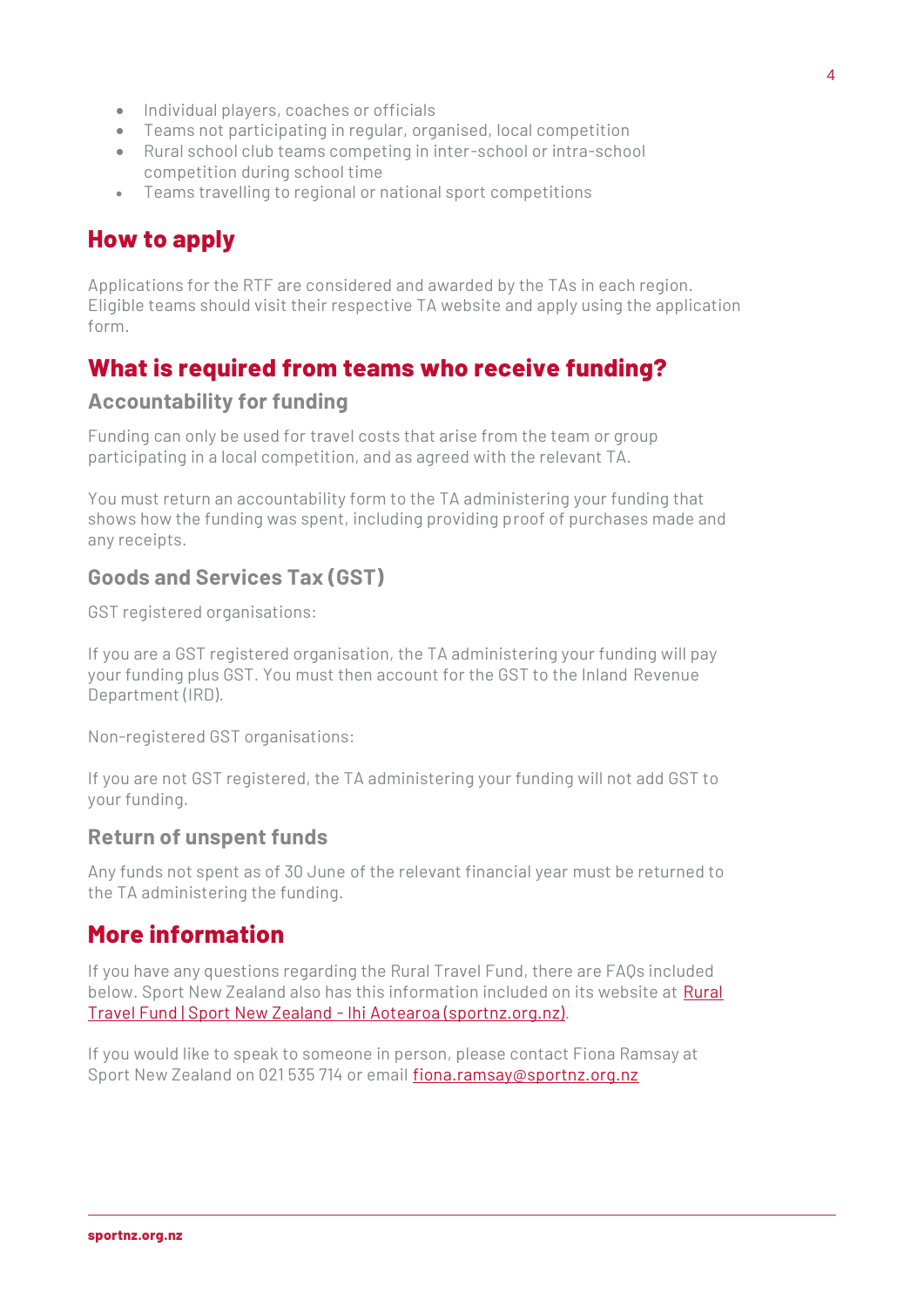## **FAQs**

## **Q What is the Sport NZ Rural Travel Fund?**

A The Sport NZ Rural Travel Fund is a partnership between Sport New Zealand and Territorial Authorities to subsidise travel costs for young people that live in rural communities to attend sport competitions and events.

## **Q Who administers this funding?**

A Territorial Authorities administer the Rural Travel Fund on behalf of Sport New Zealand.

## **Q Can individuals apply for funding?**

A No, all applications must come from rural sport club teams or rural school teams. Funding will not be provided to individual players, coaches, or officials.

## **Q How are Territorial Authorities selected to participate in the Rural Travel Fund?**

A Sport New Zealand has selected Territorial Authorities based on a formula that takes into account population density. Eligible Territorial Authorities have a population density of less than 10 people per square kilometre.

## **Q Where can I get an application form?**

A Application forms can be obtained from your local Territorial Authority using the links below.

## **Q Who do I contact if I have any questions about the application form or eligibility for funding?**

A Contact your local Territorial Authority as they administer this fund on behalf of Sport New Zealand.

## **Q Who can apply for funding?**

A Sport club teams or school club teams within a Territorial Authority that receives Rural Travel Funding, who have members aged between 5 and 18 years, and meet the Rural Travel Fund eligibility criteria.

## **Q Our team has applied for funding to help pay for travel expenses to get to National Champs. Are we eligible?**

A No, you are not. Funding is only available for travel to regular, local competition. For example, Saturday morning or weeknight games.

#### **Q Can we get funding for our school team for a one off or annual inter school competition?**

A No, funding is only available for travel to regular, local competition